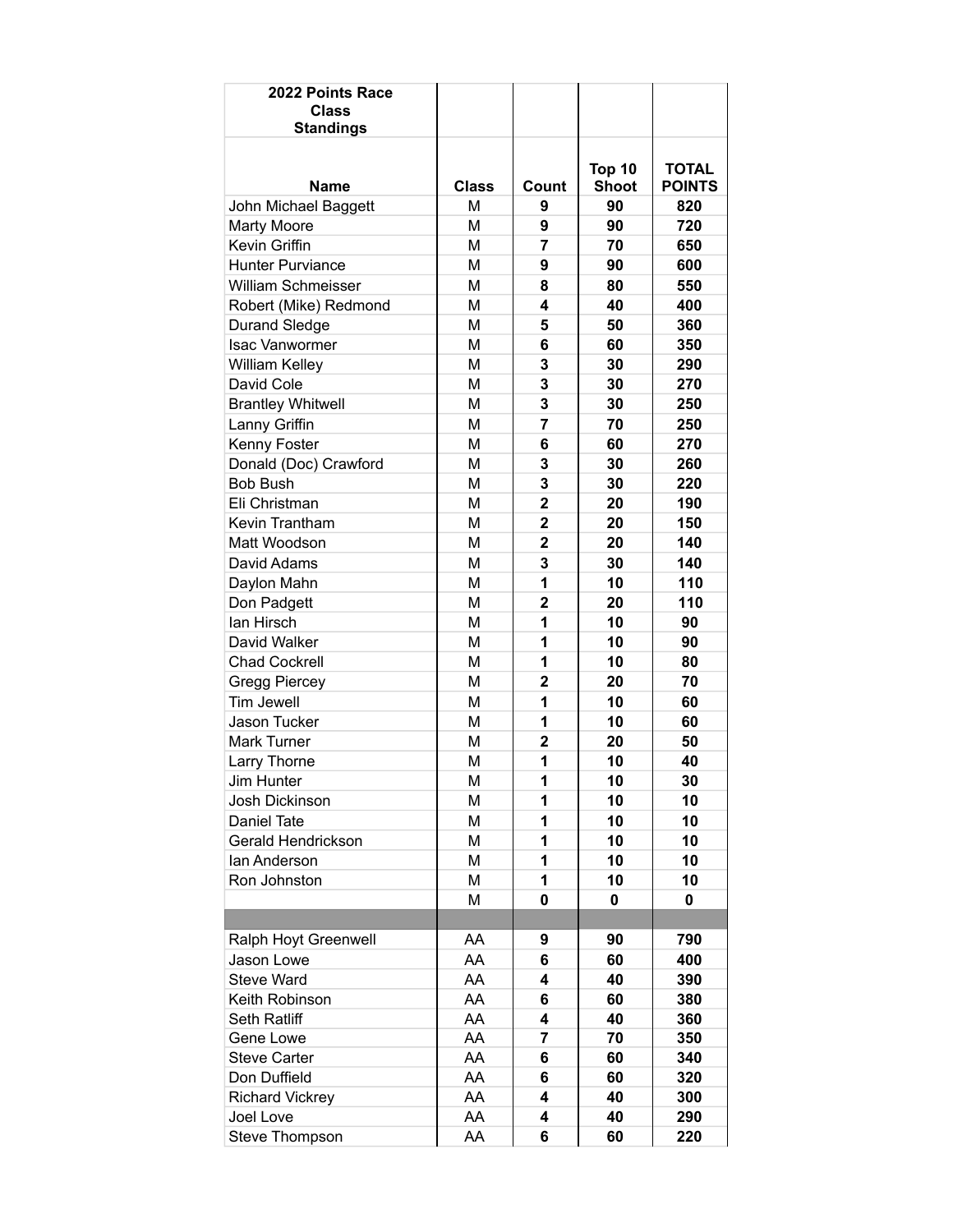| 2022 Points Race<br><b>Class</b><br><b>Standings</b> |              |                         |                               |                               |
|------------------------------------------------------|--------------|-------------------------|-------------------------------|-------------------------------|
| <b>Name</b>                                          | <b>Class</b> | Count                   | <b>Top 10</b><br><b>Shoot</b> | <b>TOTAL</b><br><b>POINTS</b> |
| <b>Ronald Rogers</b>                                 | AA           | 9                       | 90                            | 210                           |
| Stephen Hall                                         | AA           | 4                       | 40                            | 200                           |
| <b>Tim Schultz</b>                                   | AA           | 3                       | 30                            | 180                           |
| <b>Bobby Cagle</b>                                   | AA           | $\overline{\mathbf{2}}$ | 20                            | 150                           |
| Spike Harmon                                         | AA           | $\overline{2}$          | 20                            | 140                           |
| Christopher Brown                                    | AA           | 5                       | 50                            | 130                           |
| <b>Shawn Walters</b>                                 | AA           | 5                       | 50                            | 130                           |
| Dennis Clapp                                         | AA           | 3                       | 30                            | 120                           |
| Nathan Myers                                         | AA           | $\overline{\mathbf{2}}$ | 20                            | 120                           |
| Charlie Donaldson                                    | AA           | 4                       | 40                            | 110                           |
| <b>Rick Archer</b>                                   | AA           | 4                       | 40                            | 100                           |
| <b>Scott McKee</b>                                   | AA           | $\overline{2}$          | 20                            | 90                            |
| Greg Edgin                                           | AA           | 1                       | 10                            | 90                            |
| Bryan Fastenau                                       | AA           | 3                       | 30                            | 90                            |
| Tina Jewell                                          | AA           | 1                       | 10                            | 80                            |
| Johnny Cox                                           | AA           | 3                       | 30                            | 70                            |
| Jeffrey Papasan                                      | AA           | 1                       | 10                            | 70                            |
| <b>Hunter Todd</b>                                   | AA           | 1                       | 10                            | 70                            |
| Kevin Woods                                          | AA           | 6                       | 60                            | 70                            |
| Joseph Calabrace                                     | AA           | 5                       | 50                            | 70                            |
| Tony Kennedy                                         | AA           | $\overline{2}$          | 20                            | 60                            |
| Frank Berta                                          | AA           | 1                       | 10                            | 60                            |
| <b>Carson Walters</b>                                | AA           | 5                       | 50                            | 60                            |
| Jack McCann III                                      | AA           | $\overline{\mathbf{2}}$ | 20                            | 50                            |
| Joey Wright                                          | AA           | 3                       | 30                            | 50                            |
| <b>Chris Smith</b>                                   | AA           | $\overline{2}$          | 20                            | 50                            |
| <b>Dillon Barnes</b>                                 | AA           | 2                       | 20                            | 40                            |
| <b>Tony Blake</b>                                    | AA           | 1                       | 10                            | 30                            |
| Jim Wright                                           | AA           | 3                       | 30                            | 30                            |
| Anderson Brown                                       | AA           | 1                       | 10                            | 30                            |
| Patrick Mcgee                                        | AA           | 1                       | 10                            | 20                            |
| <b>Ray Morris</b>                                    | AA           | $\mathbf 2$             | 20                            | 20                            |
| Dan Beardsley                                        | AA           | 1                       | 10                            | 10                            |
| <b>Thomas Moncrief</b>                               | AA           | 1                       | 10                            | 10                            |
| <b>Carl Rice</b>                                     | AA           | 1                       | 10                            | 10                            |
| George Kawell                                        | AA           | 1                       | 10                            | 10                            |
|                                                      |              |                         |                               |                               |
| Dalton Berry                                         | A            | 10                      | 880                           | 880                           |
| Donald Caldwell                                      | Α            | 10                      | 710                           | 710                           |
| Chris Schmeisser                                     | A            | 8                       | 80                            | 630                           |
| Ronnie Henry                                         | A            | 6                       | 60                            | 470                           |
| Nathan Meeks                                         | A            | 5                       | 50                            | 380                           |
| Kevin Jenkins                                        | A            | 5                       | 50                            | 370                           |
| <b>Lilliard Teasley</b>                              | A            | 6                       | 60                            | 360                           |
| Scott Buchanan                                       | A            | $\overline{7}$          | 70                            | 360                           |
| <b>Jim Dowell</b>                                    | A            | 3                       | 30                            | 290                           |
| Dennis Van Wormer Jr                                 | А            | 5                       | 50                            | 290                           |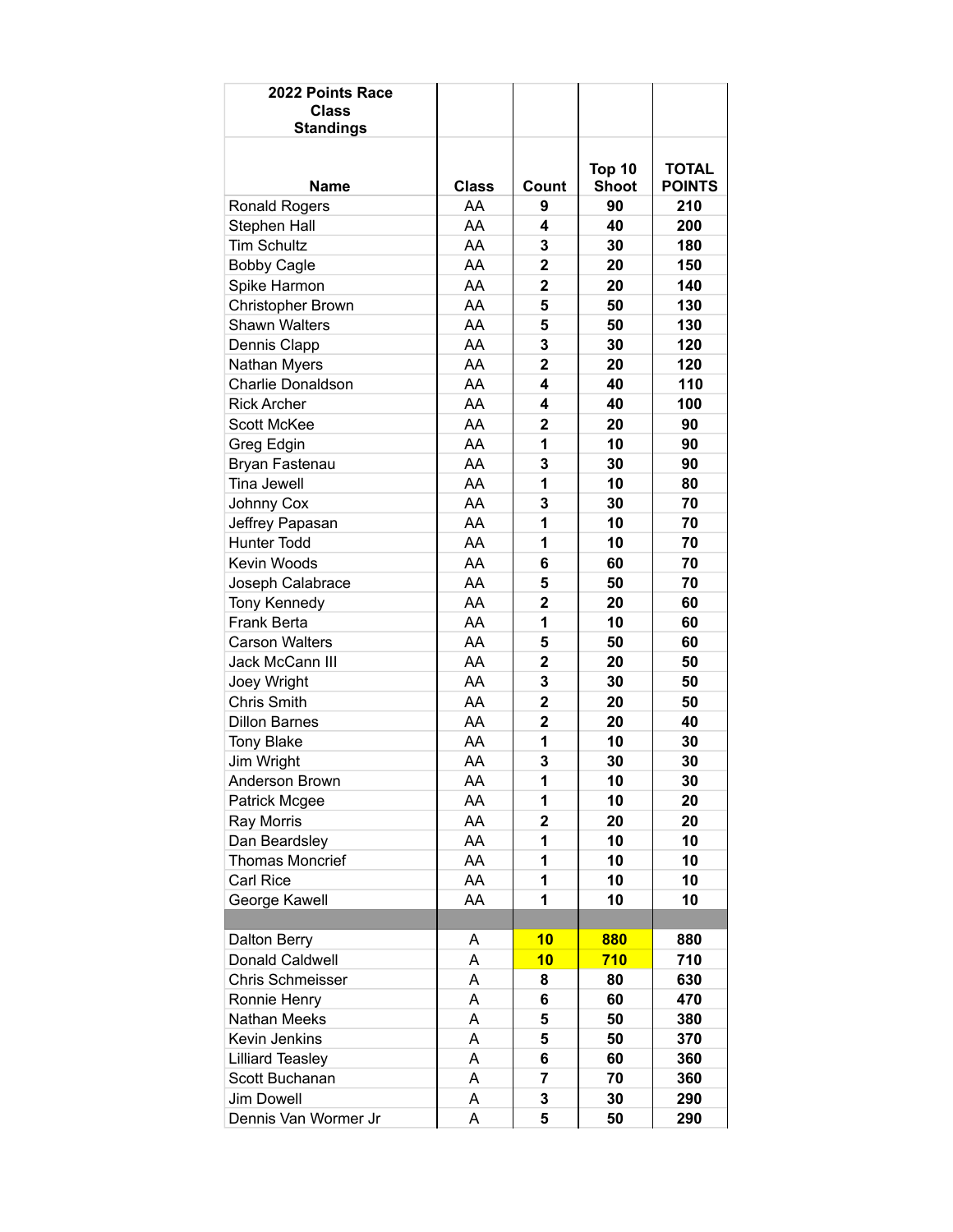| 2022 Points Race<br><b>Class</b><br><b>Standings</b> |              |                         |                        |                               |
|------------------------------------------------------|--------------|-------------------------|------------------------|-------------------------------|
| <b>Name</b>                                          | <b>Class</b> | Count                   | Top 10<br><b>Shoot</b> | <b>TOTAL</b><br><b>POINTS</b> |
| <b>Greg Brewer</b>                                   | A            | 4                       | 40                     | 280                           |
| Seth Proctor                                         | A            | 2                       | 20                     | 200                           |
| <b>Steve Frost</b>                                   | A            | $\overline{\mathbf{2}}$ | 20                     | 120                           |
| Robert Long                                          | A            | 4                       | 40                     | 120                           |
| <b>Charles Hughes</b>                                | A            | 1                       | 10                     | 110                           |
| Cali Whitwell                                        | A            | $\overline{2}$          | 20                     | 100                           |
| Mike Barton                                          | A            | 1                       | 10                     | 90                            |
| Lanny Provience                                      | A            | 1                       | 10                     | 80                            |
| Terry McLaughlin                                     | A            | 1                       | 10                     | 80                            |
| <b>Steve Ward</b>                                    | A            | 1                       | 10                     | 70                            |
| Tony Coffman                                         | A            | $\overline{\mathbf{2}}$ | 20                     | 60                            |
| Joe Lloyd                                            | A            | 1                       | 10                     | 50                            |
| <b>Tyler Lloyd</b>                                   | A            | 1                       | 10                     | 50                            |
| David Williams                                       | A            | 1                       | 10                     | 30                            |
| <b>Wesley Culpepper</b>                              | A            | 1                       | 10                     | 10                            |
|                                                      |              |                         |                        |                               |
| Cody Stanford                                        | B            | 11                      | 930                    | 930                           |
| Morgan Hilliard                                      | B            | 11                      | 890                    | 890                           |
| Jeff Underwood                                       | B            | 8                       | 80                     | 610                           |
| Norman Matusewicz                                    | B            | 9                       | 90                     | 570                           |
| Phillip Wakefield                                    | B            | 9                       | 90                     | 560                           |
| <b>Steve Purviance</b>                               | B            | 9                       | 90                     | 550                           |
| Kade Forsythe                                        | B            | 6                       | 60                     | 510                           |
| Andy Preston                                         | B            | 5                       | 50                     | 440                           |
| Peyton Brown                                         | B            | 4                       | 40                     | 340                           |
| Jason Hubbard                                        | B            | 3                       | 30                     | 310                           |
| Sara Ratliff                                         | B            | 3                       | 30                     | 290                           |
| Dan Rosario                                          | B            | $\overline{7}$          | 70                     | 260                           |
| Clay Kelley                                          | B            | 3                       | 30                     | 250                           |
| <b>Brian Harris</b>                                  | B            | 3                       | 30                     | 240                           |
| Mike Taylor                                          | B            | 3                       | 30                     | 230                           |
| James Sparks                                         | B            | $\mathbf 2$             | 20                     | 200                           |
| <b>Mark Brimer</b>                                   | B            | $\mathbf 2$             | 20                     | 190                           |
| Paul Gilbertson                                      | B            | $\overline{\mathbf{2}}$ | 20                     | 150                           |
| Tim Denny                                            | B            | 5                       | 50                     | 110                           |
| Sam Martin                                           | B            | 1                       | 10                     | 110                           |
| Ethan Mooberry                                       | B            | $\overline{2}$          | 20                     | 110                           |
| David Putnam                                         | B            | 1                       | 10                     | 100                           |
| <b>Justin Murry</b>                                  | B            | 1                       | 10                     | 90                            |
| Perry Johnson                                        | B            | 1                       | 10                     | 90                            |
| Carter Watson                                        | B            | 1                       | 10                     | 80                            |
| Dwain Mercer                                         | B            | 1                       | 10                     | 70                            |
| Joe Woolsey                                          | B            | 1                       | 10                     | 60                            |
| <b>Grant Summers</b>                                 | B            | 1                       | 10                     | 50                            |
| <b>Steve Lesikar</b>                                 | B            | 1                       | 10                     | 40                            |
| Vann Hughes                                          | B            | 1                       | 10                     | 30                            |
| Joel Durham                                          | B            | 1                       | 10                     | 30                            |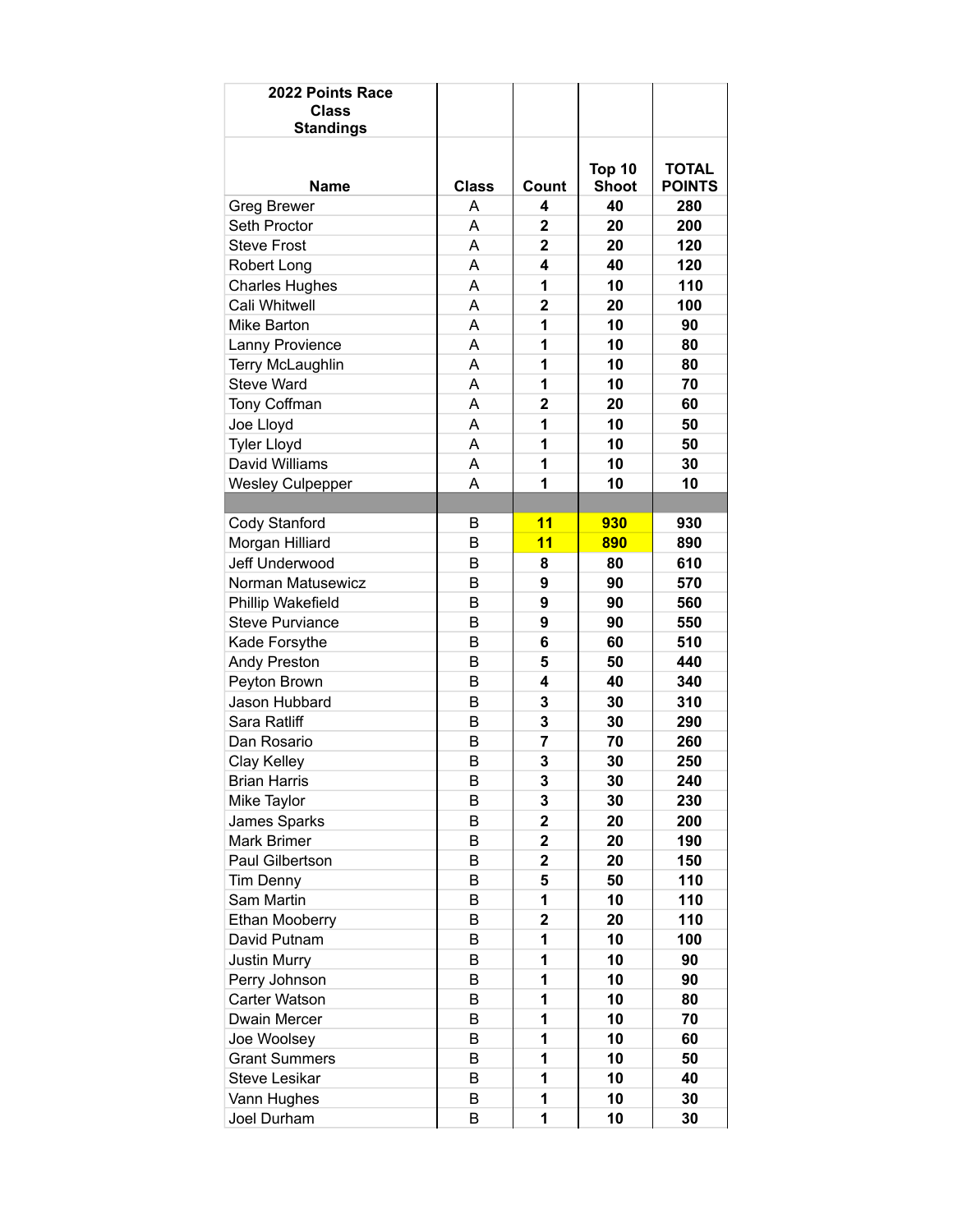| 2022 Points Race<br><b>Class</b><br><b>Standings</b> |                |                         |                        |                               |
|------------------------------------------------------|----------------|-------------------------|------------------------|-------------------------------|
| <b>Name</b>                                          | <b>Class</b>   | Count                   | Top 10<br><b>Shoot</b> | <b>TOTAL</b><br><b>POINTS</b> |
| Michael Mcclary                                      | B              | 1                       | 10                     | 20                            |
|                                                      |                |                         |                        |                               |
| <b>Taylor Hilliard</b>                               | С              | 11                      | 570                    | 570                           |
| Kenley Brogdon                                       | Ċ              | 10                      | 530                    | 530                           |
| <b>Jack Johnston</b>                                 | C              | 11                      | 520                    | 520                           |
| <b>Cameron Burns</b>                                 | $\mathbf C$    | 9                       | 90                     | 490                           |
| Kevin Brogdon                                        | C              | 10                      | 410                    | 410                           |
| Emma Shupe                                           | C              | 10                      | 390                    | 390                           |
| Jack Huckabee                                        | C              | 10                      | 380                    | 380                           |
| Jim Shupe                                            | Ċ              | 10                      | 340                    | 340                           |
| <b>Steve Struve</b>                                  | C              | 8                       | 80                     | 340                           |
| Ben Yarbrough                                        | Ċ              | 6                       | 60                     | 330                           |
| Dean Anderson                                        | C              | 4                       | 40                     | 320                           |
| Gabrielle (Gabby) Worthen                            | Ċ              | $\overline{7}$          | 70                     | 300                           |
| Eric Dunn                                            | C              | 3                       | 30                     | 270                           |
| Adam Fox                                             | C              | 3                       | 30                     | 260                           |
| <b>Chris Berry</b>                                   | C              | 6                       | 60                     | 250                           |
| Larry Taylor                                         | C              | 6                       | 60                     | 250                           |
| Sean Griffin                                         | C              | 6                       | 60                     | 240                           |
| Rocky Shepard                                        | Ċ              | 4                       | 40                     | 240                           |
| Michael Schmeisser                                   | C              | 3                       | 30                     | 230                           |
| Caleb Pike                                           | $\mathbf C$    | $\overline{2}$          | 20                     | 190                           |
| Cooper Wyatt                                         | C              | $\overline{\mathbf{2}}$ | 20                     | 190                           |
| <b>Charles Cherry</b>                                | C              | $\mathbf 2$             | 20                     | 180                           |
| Lucas Davis                                          | C              | $\overline{\mathbf{2}}$ | 20                     | 180                           |
| Zachary Emmons                                       | C              | $\overline{2}$          | 20                     | 180                           |
| Joe Gill IV                                          | C              | 2                       | 20                     | 180                           |
| <b>Brad Dean</b>                                     | C              | $\overline{\mathbf{c}}$ | 20                     | 160                           |
| Jody Wade                                            | $\mathsf C$    | $\overline{\mathbf{2}}$ | 20                     | 150                           |
| Robert Angell                                        | C              | $\overline{\mathbf{2}}$ | 20                     | 120                           |
| Hunter Webb                                          | C              | 1                       | 10                     | 100                           |
| <b>Kyle Rusk</b>                                     | C              | 1                       | 10                     | 100                           |
| Jimmy Johnson                                        | С              | 3                       | 30                     | 100                           |
| Randy Hopkins                                        | $\mathsf C$    | 1                       | 10                     | 90                            |
| <b>Bill Denny</b>                                    | $\mathsf C$    | 5                       | 50                     | 90                            |
| <b>Charles Harrod</b>                                | C              | 3                       | 30                     | 80                            |
| Danny Denton                                         | C              | 4                       | 40                     | 80                            |
| <b>William Powell</b>                                | C              | 1                       | 10                     | 70                            |
| Tim Taylor                                           | C              | 1                       | 10                     | 40                            |
| Jimmy Wrape                                          | C              | 1                       | 10                     | 40                            |
| Caleb Darnell                                        | C              | 3                       | 30                     | 40                            |
| Christian Wagner                                     | C              | 1                       | 10                     | 30                            |
| <b>Barry Havens</b>                                  | $\mathsf C$    | 3                       | 30                     | 30                            |
| Don Perrin                                           | $\mathsf C$    | 1                       | 10                     | 20                            |
| Ryan Smith                                           | $\mathsf C$    | 1                       | 10                     | 10                            |
| Larry Johnson                                        | $\mathsf C$    | 1                       | 10                     | 10                            |
| Daniel Everett                                       | $\overline{C}$ | 1                       | 10                     | 10                            |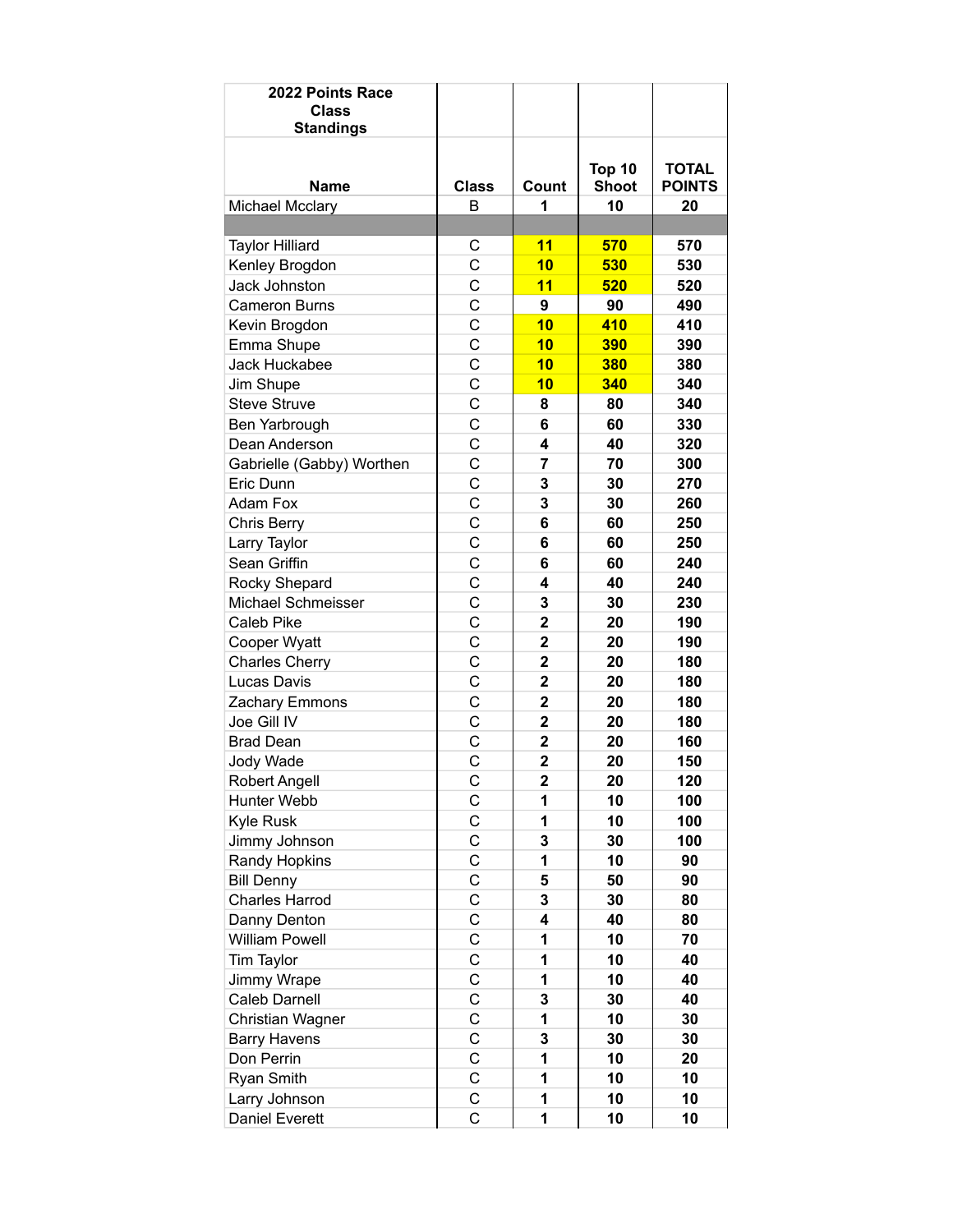| <b>Standings</b><br>Top 10<br><b>TOTAL</b><br><b>Shoot</b><br><b>POINTS</b><br><b>Name</b><br><b>Class</b><br>Count<br>Kenneth Hughes<br>10<br>10<br>С<br>1 |
|-------------------------------------------------------------------------------------------------------------------------------------------------------------|
|                                                                                                                                                             |
|                                                                                                                                                             |
| Ċ<br>1<br>10<br>10<br>Donald McGaha                                                                                                                         |
| C<br>10<br>Eric Snyder<br>1<br>10                                                                                                                           |
| C<br>1<br>10<br>10<br>Joseph Ruga                                                                                                                           |
| C<br><b>Mike Mickels</b><br>1<br>10<br>10                                                                                                                   |
|                                                                                                                                                             |
| Spencer Higdon<br>60<br>470<br>D<br>6                                                                                                                       |
| <b>William Miller</b><br>40<br>D<br>4<br>300                                                                                                                |
| 70<br>Cooper Sparks<br>D<br>7<br>270                                                                                                                        |
| D<br>Logan Price<br>8<br>80<br>260                                                                                                                          |
| <b>Caden Harris</b><br>D<br>3<br>30<br>250                                                                                                                  |
| Hunter Schmeisser<br>D<br>4<br>40<br>240                                                                                                                    |
| D<br>$\mathbf{2}$<br>20<br>180<br><b>Chase Anderson</b>                                                                                                     |
| $\overline{2}$<br>D<br>20<br>170<br>Jami Giarrizzo                                                                                                          |
| Kain Shelton<br>5<br>D<br>50<br>170                                                                                                                         |
| D<br>6<br>60<br>160<br>Bryan Yarbrough                                                                                                                      |
| <b>Hunter Burgess</b><br>D<br>40<br>150<br>4                                                                                                                |
| $\overline{2}$<br>20<br>Sara Fox<br>D<br>140                                                                                                                |
| <b>Cooper Smith</b><br>D<br>6<br>60<br>130                                                                                                                  |
| D<br>6<br>60<br>120<br><b>Bart Hartley</b>                                                                                                                  |
| 120<br>John Wright<br>D<br>5<br>50                                                                                                                          |
| 5<br>John Allensworth<br>D<br>50<br>120                                                                                                                     |
| 1<br>10<br>110<br>Jedidiah Baggett<br>D                                                                                                                     |
| 1<br>10<br>110<br><b>Dexter Cross</b><br>D                                                                                                                  |
| 110<br><b>Clint Phifer</b><br>D<br>1<br>10                                                                                                                  |
| <b>Aidan Sentiff</b><br>D<br>$\overline{2}$<br>20<br>110                                                                                                    |
| D<br>10<br>110<br>Avery Jackson<br>1                                                                                                                        |
| David Stephens<br>D<br>4<br>40<br>100                                                                                                                       |
| <b>Steve Pitts</b><br>6<br>D<br>60<br>100                                                                                                                   |
| D<br>10<br>100<br>Carter Welch<br>1                                                                                                                         |
| 1<br>10<br>100<br>Joshua Price<br>D                                                                                                                         |
| 1<br>10<br>Jeffrey Giarrizzo<br>D<br>90                                                                                                                     |
| Canaan Holcomb<br>D<br>4<br>40<br>90                                                                                                                        |
| H Rhea Holly<br>3<br>30<br>D<br>90                                                                                                                          |
| D<br>10<br>Donald Wood<br>1<br>90                                                                                                                           |
| D<br>4<br><b>Aditza Reyes</b><br>40<br>90                                                                                                                   |
| 1<br>10<br>Will Yarbrough<br>D<br>80                                                                                                                        |
| 1<br>10<br>Jason Lindsey<br>D<br>80                                                                                                                         |
| lan Fife<br>1<br>10<br>D<br>80                                                                                                                              |
| Clay Lewis<br>D<br>4<br>40<br>80                                                                                                                            |
| <b>Brooks Kelley</b><br>D<br>$\mathbf 2$<br>20<br>80                                                                                                        |
| Mason Hanna<br>50<br>D<br>5<br>80                                                                                                                           |
| Tommy Strickland<br>3<br>30<br>D<br>70                                                                                                                      |
| Walter (Walt) Smith<br>D<br>7<br>70<br>70                                                                                                                   |
| <b>Tate Smith</b><br>7<br>70<br>D<br>70                                                                                                                     |
| Ryan Jernigan<br>1<br>10<br>D<br>60                                                                                                                         |
| 1<br>Douglas Zelonis<br>10<br>D<br>60                                                                                                                       |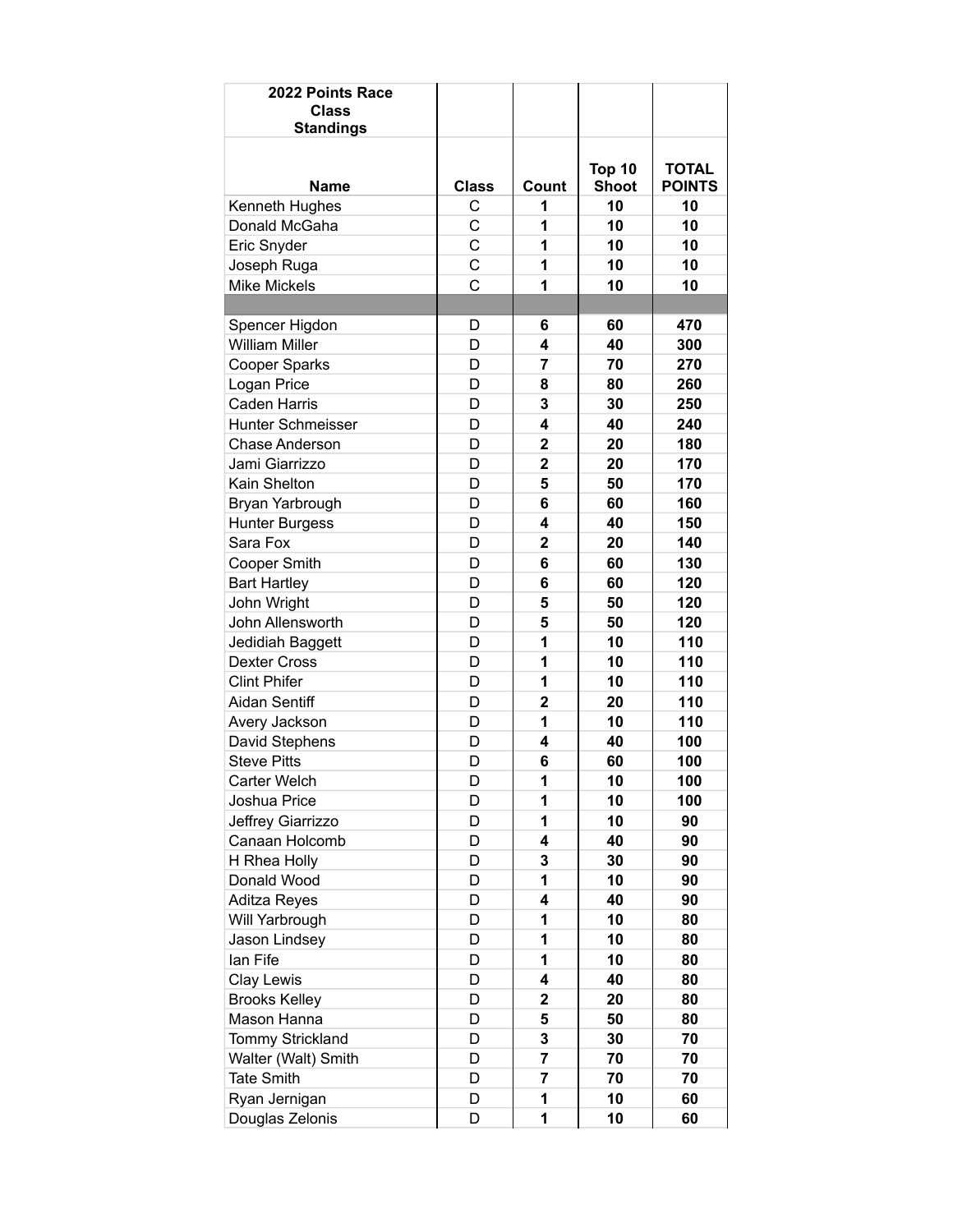| 2022 Points Race<br><b>Class</b><br><b>Standings</b> |              |                         |                        |                               |
|------------------------------------------------------|--------------|-------------------------|------------------------|-------------------------------|
| <b>Name</b>                                          | <b>Class</b> | Count                   | Top 10<br><b>Shoot</b> | <b>TOTAL</b><br><b>POINTS</b> |
| Dylan Page                                           | D            | 2                       | 20                     | 60                            |
| Mark Lovan                                           | D            | $\overline{2}$          | 20                     | 60                            |
| <b>Wade Greene</b>                                   | D            | 1                       | 10                     | 60                            |
| <b>Chloe Chaleunsinh</b>                             | D            | 5                       | 50                     | 50                            |
| James Rowe                                           | D            | 3                       | 30                     | 50                            |
| Owen Ballentine                                      | D            | 5                       | 50                     | 50                            |
| KaiLa Byrd                                           | D            | 6                       | 60                     | 60                            |
| Kyle Hanna                                           | D            | 5                       | 50                     | 50                            |
| <b>Timothy Hoskins</b>                               | D            | 1                       | 10                     | 40                            |
| <b>Robert Gaines</b>                                 | D            | 1                       | 10                     | 40                            |
| <b>Bill Jernigan</b>                                 | D            | 1                       | 10                     | 40                            |
| Daniel Cashion                                       | D            | 1                       | 10                     | 40                            |
| Kenny Miller                                         | D            | 1                       | 10                     | 30                            |
| <b>Robert Clifft</b>                                 | D            | 3                       | 30                     | 30                            |
| Allie Watson                                         | D            | 3                       | 30                     | 30                            |
| Lili-Claire Nichols                                  | D            | 3                       | 30                     | 30                            |
| <b>Cullen Huff</b>                                   | D            | $\overline{\mathbf{2}}$ | 20                     | 30                            |
| <b>Terry Chastain</b>                                | D            | 3                       | 30                     | 30                            |
| <b>Steve Allensworth</b>                             | D            | 3                       | 30                     | 30                            |
| <b>Taylor Allensworth</b>                            | D            | 3                       | 30                     | 30                            |
| Porter Dickison                                      | D            | 1                       | 10                     | 30                            |
| <b>Robert Burns</b>                                  | D            | 3                       | 30                     | 30                            |
| Hunter Robb                                          | D            | $\overline{\mathbf{2}}$ | 20                     | 20                            |
| <b>Abigail Beall</b>                                 | D            | $\overline{\mathbf{2}}$ | 20                     | 20                            |
| Dahlia Sircy-Willis                                  | D            | $\overline{\mathbf{2}}$ | 20                     | 20                            |
| <b>Terry Hilliard</b>                                | D            | 2                       | 20                     | 20                            |
| Dane Hansen                                          | D            | $\overline{\mathbf{2}}$ | 20                     | 20                            |
| <b>Jake Frazier</b>                                  | D            | $\overline{2}$          | 20                     | 20                            |
| Jeffrey Horner                                       | D            | $\overline{2}$          | 20                     | 20                            |
| Judson Hubbard                                       | D            | $\overline{\mathbf{2}}$ | 20                     | 20                            |
| Jackson Milam                                        | D            | $\mathbf 2$             | 20                     | 20                            |
| Nathan Dozier                                        | D            | 2                       | 20                     | 20                            |
| Robert Benz                                          | D            | $\mathbf 2$             | 20                     | 20                            |
| Carson Huff                                          | D            | $\mathbf 2$             | 20                     | 20                            |
| <b>Ethan Ballentine</b>                              | D            | $\mathbf 2$             | 20                     | 20                            |
| Jamey Parker                                         | D            | $\overline{\mathbf{c}}$ | 20                     | 20                            |
| <b>Victor Andrews</b>                                | D            | $\overline{\mathbf{2}}$ | 20                     | 20                            |
| <b>William Cox</b>                                   | D            | $\mathbf 2$             | 20                     | 20                            |
| <b>Marty Darnell</b>                                 | D            | 2                       | 20                     | 20                            |
| <b>Brayden Yonkers</b>                               | D            | 2                       | 20                     | 20                            |
| <b>Tucker Phaneuf</b>                                | D            | $\mathbf 2$             | 20                     | 20                            |
| Jeffrey Epley                                        | D            | $\mathbf 2$             | 20                     | 20                            |
| Nicholas Underwood                                   | D            | $\overline{\mathbf{2}}$ | 20                     | 20                            |
| <b>Gary Pruitt</b>                                   | D            | 1                       | 10                     | 10                            |
| Jeff Ivie                                            | D            | 1                       | 10                     | 10                            |
| <b>Gary Fouts</b>                                    | D            | 1                       | 10                     | 10                            |
| <b>Summer Lee Fouts</b>                              | D            | 1                       | 10                     | 10                            |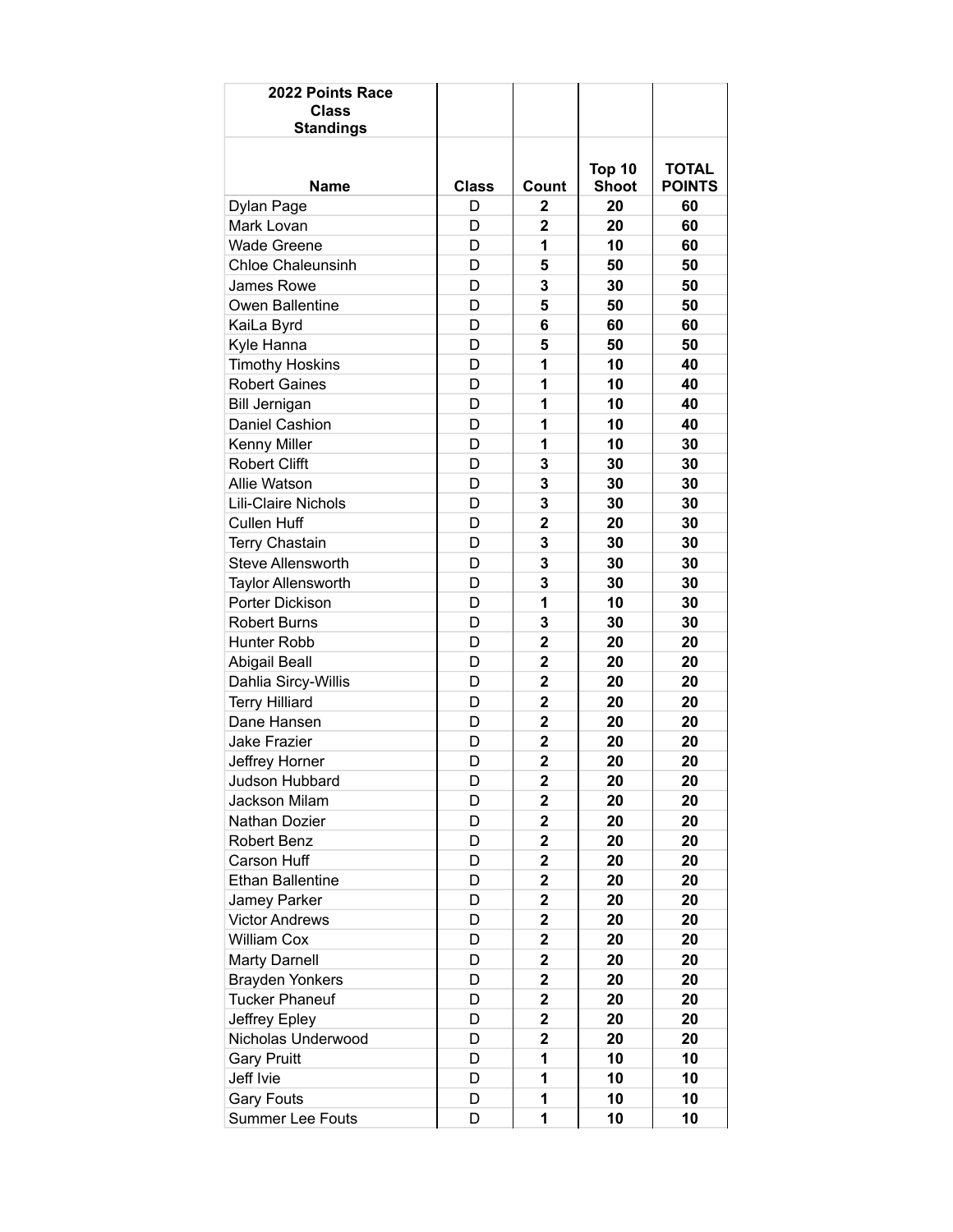| 2022 Points Race<br><b>Class</b><br><b>Standings</b> |              |                         |                        |                               |
|------------------------------------------------------|--------------|-------------------------|------------------------|-------------------------------|
| <b>Name</b>                                          | <b>Class</b> | Count                   | Top 10<br><b>Shoot</b> | <b>TOTAL</b><br><b>POINTS</b> |
| Kent Greenwell                                       | D            | 1                       | 10                     | 10                            |
| <b>Howard Graves</b>                                 | D            | 1                       | 10                     | 10                            |
| <b>Michael Cox</b>                                   | D            | 1                       | 10                     | 10                            |
| <b>Brian Carter</b>                                  | D            | 1                       | 10                     | 10                            |
| Gavin Hansen                                         | D            | 1                       | 10                     | 10                            |
| Robert Benz                                          | D            | 1                       | 10                     | 10                            |
| <b>Tony Beall</b>                                    | D            | 1                       | 10                     | 10                            |
| Emma Tisdal                                          | D            | 1                       | 10                     | 10                            |
| Clinton Van Wormer                                   | D            | 1                       | 10                     | 10                            |
| James McCoy                                          | D            | 1                       | 10                     | 10                            |
| <b>Mallory Travis</b>                                | D            | 1                       | 10                     | 10                            |
| <b>Steve Williams</b>                                | D            | 1                       | 10                     | 10                            |
| Noah Hall                                            | D            | 1                       | 10                     | 10                            |
| <b>Richard Webb</b>                                  | D            | 1                       | 10                     | 10                            |
| Harry Steuber                                        | D            | 1                       | 10                     | 10                            |
| <b>Brad Graves</b>                                   | D            | 1                       | 10                     | 10                            |
| Lauren Trantham                                      | D            | 1                       | 10                     | 10                            |
| Noah Miller                                          | D            | 1                       | 10                     | 10                            |
| <b>Carson Winchester</b>                             | D            | 1                       | 10                     | 10                            |
| <b>Jeff Martin</b>                                   | D            | 1                       | 10                     | 10                            |
| <b>Bill Yarbrough</b>                                | D            | 1                       | 10                     | 10                            |
| <b>Hank Miller</b>                                   | D            | 1                       | 10                     | 10                            |
| Royce Copley                                         | D            | 1                       | 10                     | 10                            |
| Jacob Chilcutt                                       | D            | 1                       | 10                     | 10                            |
| Nolan Baker                                          | D            | 1                       | 10                     | 10                            |
| Halen Wilkerson                                      | D            | 1                       | 10                     | 10                            |
| <b>Justin Miller</b>                                 | D            | 1                       | 10                     | 10                            |
| Sam Davis                                            | D            | 1                       | 10                     | 10                            |
| Jay Cashion                                          | D            | 1                       | 10                     | 10                            |
| Zack Westbrook                                       | D            | 1                       | 10                     | 10                            |
| Will Wilkerson                                       | D            | 1                       | 10                     | 10                            |
| Jason Greene                                         | D            | 1                       | 10                     | 10                            |
| <b>William Stewart</b>                               | D            | 1                       | 10                     | 10                            |
| Ronnie Harper, Sr.                                   | D            | 1                       | 10                     | 10                            |
| <b>Battle Byrd</b>                                   | D            | 1                       | 10                     | 10                            |
| Anthony Thompson                                     | D            | 1                       | 10                     | 10                            |
|                                                      |              |                         |                        |                               |
| <b>Woodrow Culp</b>                                  | Е            | 9                       | 90                     | 700                           |
| <b>Benita Caldwell</b>                               | Е            | 10                      | 590                    | 590                           |
| <b>Craig Hibbert</b>                                 | E            | 7                       | 70                     | 410                           |
| Lexi Orr                                             | E            | 9                       | 90                     | 360                           |
| Young Chun                                           | Е            | 5                       | 50                     | 340                           |
| Dennis Van Wormer                                    | E            | 4                       | 40                     | 330                           |
| Nolan Smith                                          | E            | 4                       | 40                     | 290                           |
| Jason West                                           | E            | 3                       | 30                     | 250                           |
| Michael Orr                                          | Е            | 6                       | 60                     | 230                           |
| Dakota Duke                                          | Е            | $\overline{\mathbf{2}}$ | 20                     | 210                           |